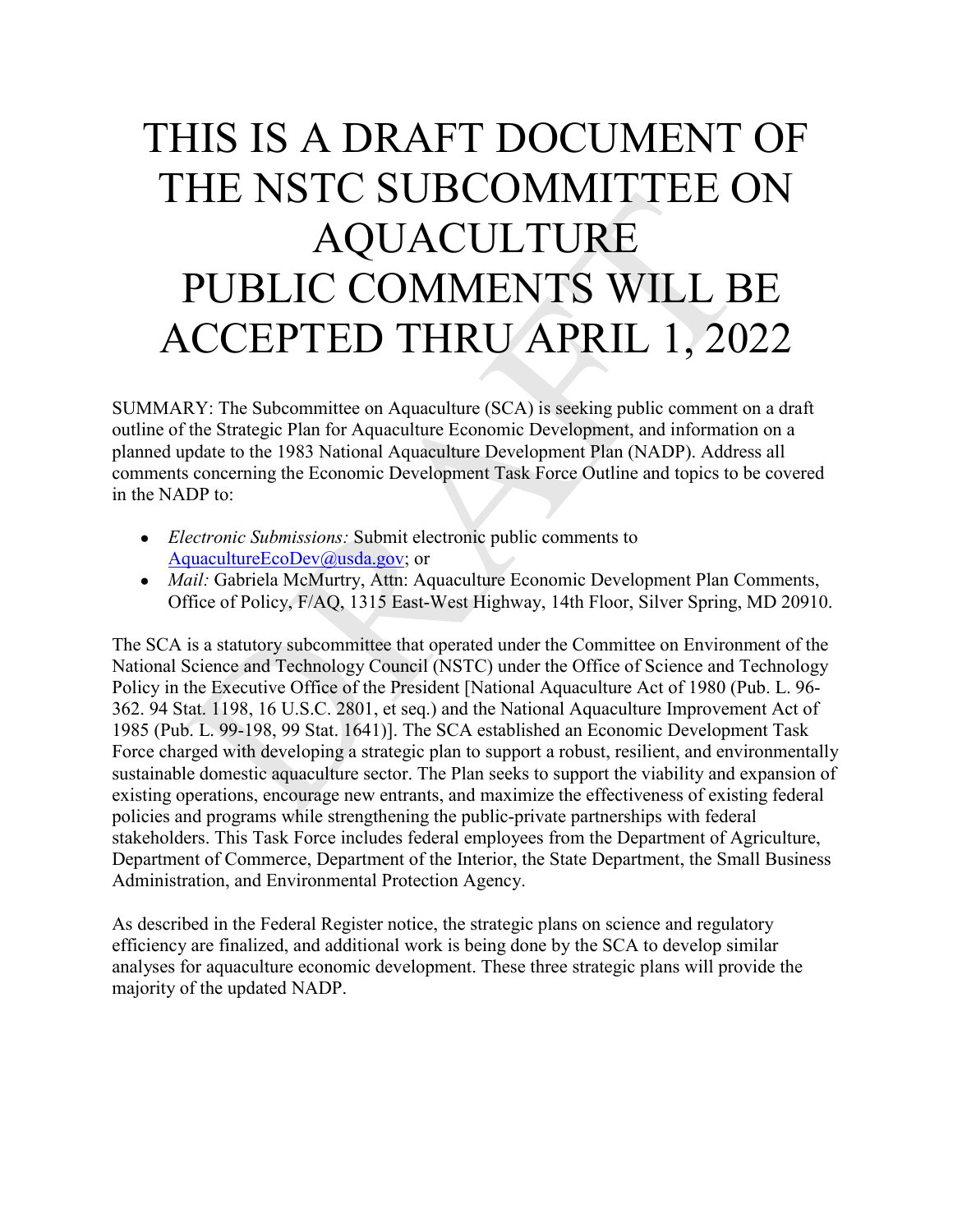## **Outline for: Strategic Plan for Aquaculture Economic Development Task Force February 7, 2022 OSTP POC: Deerin Babb-Brott**

| Page $#$<br>$\mathbf{i}$<br>$\ddot{\rm n}$ | Contents<br><b>Outside Front Cover</b>                                            |
|--------------------------------------------|-----------------------------------------------------------------------------------|
| iii                                        | Inside Front Cover<br><b>Contributors Page</b>                                    |
| iv<br>V                                    | Table of Contents (Starting with Executive Summary)<br>Abbreviations and Acronyms |

1 **Executive Summary** *(1 page)* 

## 2 **Introduction** *(1 page)*

The overarching vision is to create a robust, resilient, and environmentally sustainable domestic aquaculture sector. This Plan seeks to support the viability and expansion of existing operations, as well as encourage new entrants. We will maximize the effectiveness of existing federal policies and programs to achieve the goals outlined.

Points of intersection with climate-smart food production, private-public partnerships, blue economy, community health, workforce development, working waterfronts, urban and rural development, and seafood supply chains (including wild-caught) highlight the value and opportunities of industry expansion.

This is not a COVID-19 response plan, but will include lessons learned from the crisis to inform resilient economic development strategies to economic and environmental changes.

This plan complements two other recent NSTC Strategic Plans focused on aquaculture - one to Improve Regulatory Efficiency and the other a National Strategic Plan for Federal Aquaculture Research. Effective implementation of these plans will be critical for economic development strategies of the aquaculture sector. In particular, a predictable, efficient permitting system that allows for long term use of the ocean space is required to encourage private investment.

## 3 **Goal 1. Encourage Industry Investment** *(6 pages)*

- 3 Objective 1.1: Reduce Barriers to Entry
	- Implement efficient and predictable permitting processes, as outlined in the Regulatory Efficiency Strategic Plan
	- Explore public-private partnerships to support business incubation and acceleration
	- Explore other federal regulatory actions that de-risk investment in US aquaculture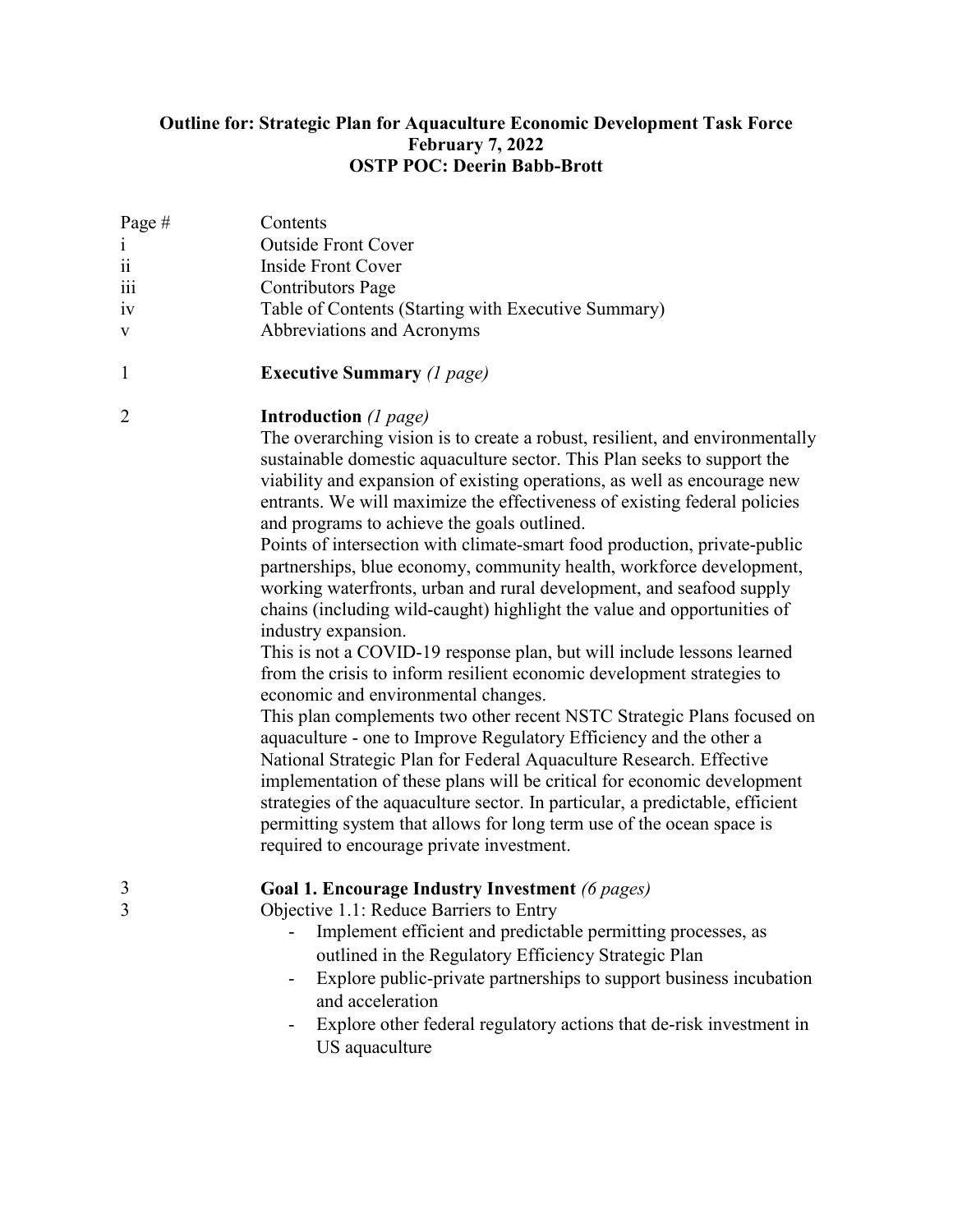| 4 | Objective 1.2: Increase Access to Capital<br>Support investor awareness and interest in aquaculture, especially<br>for investment opportunities located in diverse and underserved<br>communities                                                                                                                                                                                                                                                                                                                                                                                                                                    |
|---|--------------------------------------------------------------------------------------------------------------------------------------------------------------------------------------------------------------------------------------------------------------------------------------------------------------------------------------------------------------------------------------------------------------------------------------------------------------------------------------------------------------------------------------------------------------------------------------------------------------------------------------|
|   | Support new entrants to the aquaculture sector, including<br>underrepresented communities and veterans, through e.g. business<br>and strategic planning and micro-start-up financing<br>Facilitate access to federal grant and loan programs<br>۰                                                                                                                                                                                                                                                                                                                                                                                    |
| 5 | Objective 1.3: Increase Incentives<br>Work with states to monetize (e.g., tax and R&D credits,<br>carbon/greenhouse gas credits, ecosystem service payments)<br>restorative aquaculture ecosystem services (e.g., shellfish or<br>seaweed water filtration, nutrient/carbon sequestration).<br>Increase access to incentives for clean energy, energy efficiency,<br>and/or clean energy literacy<br>Develop and use special economic development areas/parks such as<br><b>Qualified Opportunity Zones</b>                                                                                                                          |
| 6 | Objective 1.4: Increase Access to Federal Risk Management Services<br>Explore loan guarantee programs, trade insurance, risk insurance<br>(e.g., through USDA's Risk Management Agency (RMA) and Farm<br>Service Agency (FSA)), disaster assistance programs (e.g. USDA<br>FSA Emergency Assistance for Livestock, Honey Bees, and Farm-<br>raised Fish Program (ELAP))                                                                                                                                                                                                                                                              |
| 7 | Objective 1.5: Improve Economic Data - increasing accessibility and<br>quality of aquaculture market and economic data<br>Improve data on current seafood market production, cold storage,<br>trade, and price datas (more state and federal collection and<br>coordination with data sharing)<br>Model future price and market effects of production increases,<br>market distributions (like COVID), and policy options<br>Improve quality, consistency, and reporting of aquaculture<br>-<br>production and revenue data collection (e.g., FUS, USDA species<br>data collection and Census of Aquaculture, state data collection) |
| 8 | Objective 1.6: Support State or Regional Initiatives                                                                                                                                                                                                                                                                                                                                                                                                                                                                                                                                                                                 |
| 9 | Goal 2. Support Infrastructure and Workforce Development (4 pages)                                                                                                                                                                                                                                                                                                                                                                                                                                                                                                                                                                   |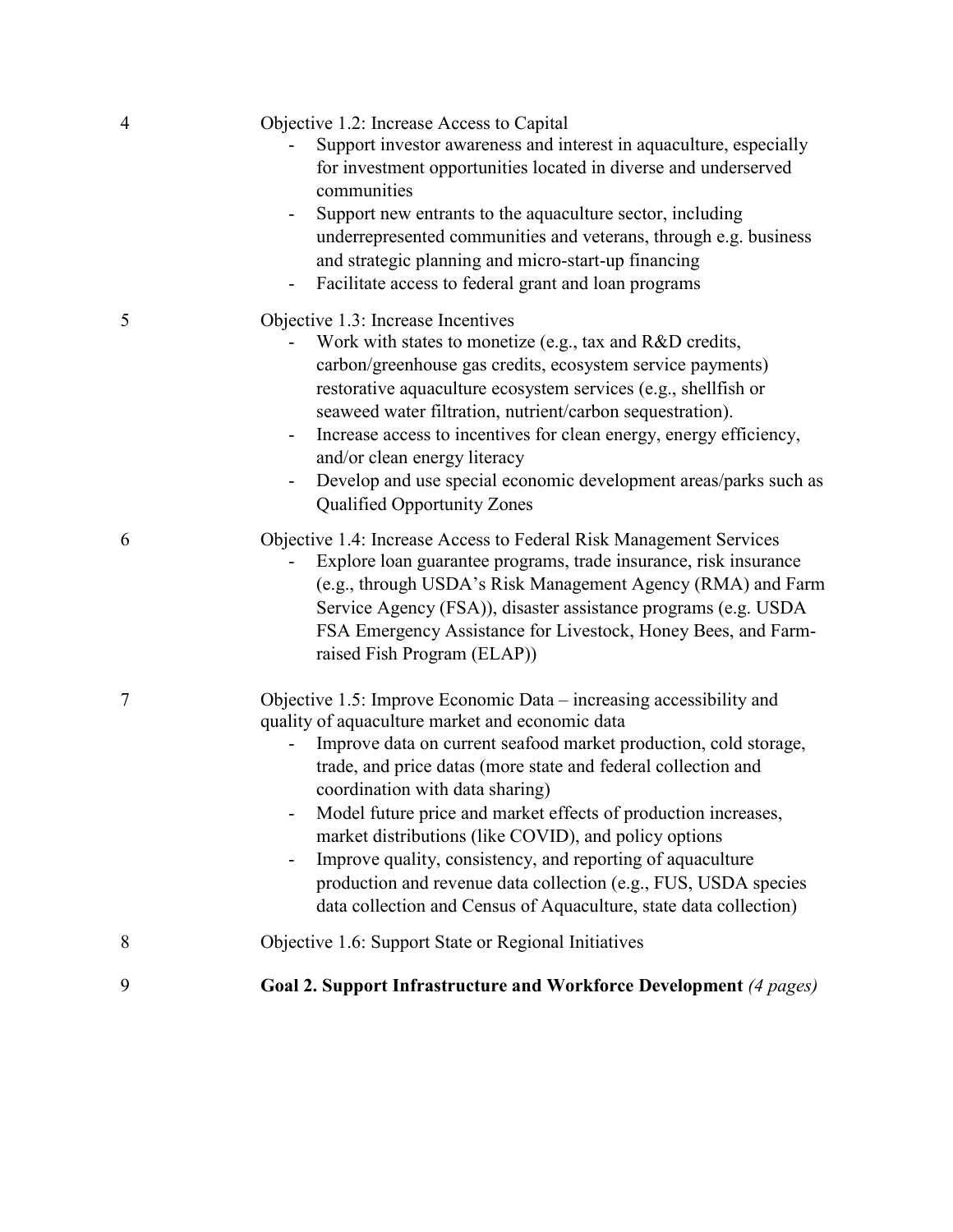| Objective 2.1: Educate and Train a Skilled Aquaculture Workforce |
|------------------------------------------------------------------|
|------------------------------------------------------------------|

| - Bolster training programs across the seafood supply chain, including |
|------------------------------------------------------------------------|
| business planning and entrepreneurship, engineering and marine         |
| sciences (STEM), trade management, regulatory compliance, and          |
| seafood processing and inspection                                      |

- Work with industry to understand current and future aquaculture workforce needs and identify training and education pathways required for positions needed to fulfill these needs
- institutions, technical schools, and traditional 4-year colleges and - Partner with e.g. community colleges, specialized educational universities to support training programs, alone or as part of two and four degrees that provide the education and skills required to pursue careers in aquaculture
- communities, including underrepresented minorities, rural Emphasize programs and institutions focusing on underserved communities, veterans and their families, tribal communities (especially in remote areas), and others
- Support and connect qualified applicants to employment opportunities throughout the seafood supply chain via sponsored work-study, apprenticeship, and internship opportunities

10 Objective 2.2: Develop and Encourage the Adoption of New Technologies

- - Expand technical assistance through Sea Grant and Land Grant extension services
- Increase the commercialization and adoption of new or improved technology and innovation (e.g. recirculating aquaculture systems (RAS), offshore, urban agriculture, hatchery technologies)
- Expand access to new technologies to improve efficiency throughout the sector
- Support research, development, and commercialization of new and existing aquaculture species with high market potential
- - Explore the expanded use of tools, such as SBIR and prize competitions, to commercialize promising aquaculture technologies.
- 11 Objective 2.3: Increase Investment in Physical Infrastructure
	- Strengthen the use of private-public partnerships
	- Support and encourage expansion of hatchery and nursery capacity (e.g., to increase supply of shellfish seed, fingerlings)
	- Increase and/or modernize downstream infrastructure (e.g., port facilities, processing capacity, cold storage)

12 Objective 2.4: Establish Test Beds, R&D Consortiums, and Pilots

- Establish demonstration and training centers, through public-private partnerships, to increase the rate of knowledge transfer from research to implementation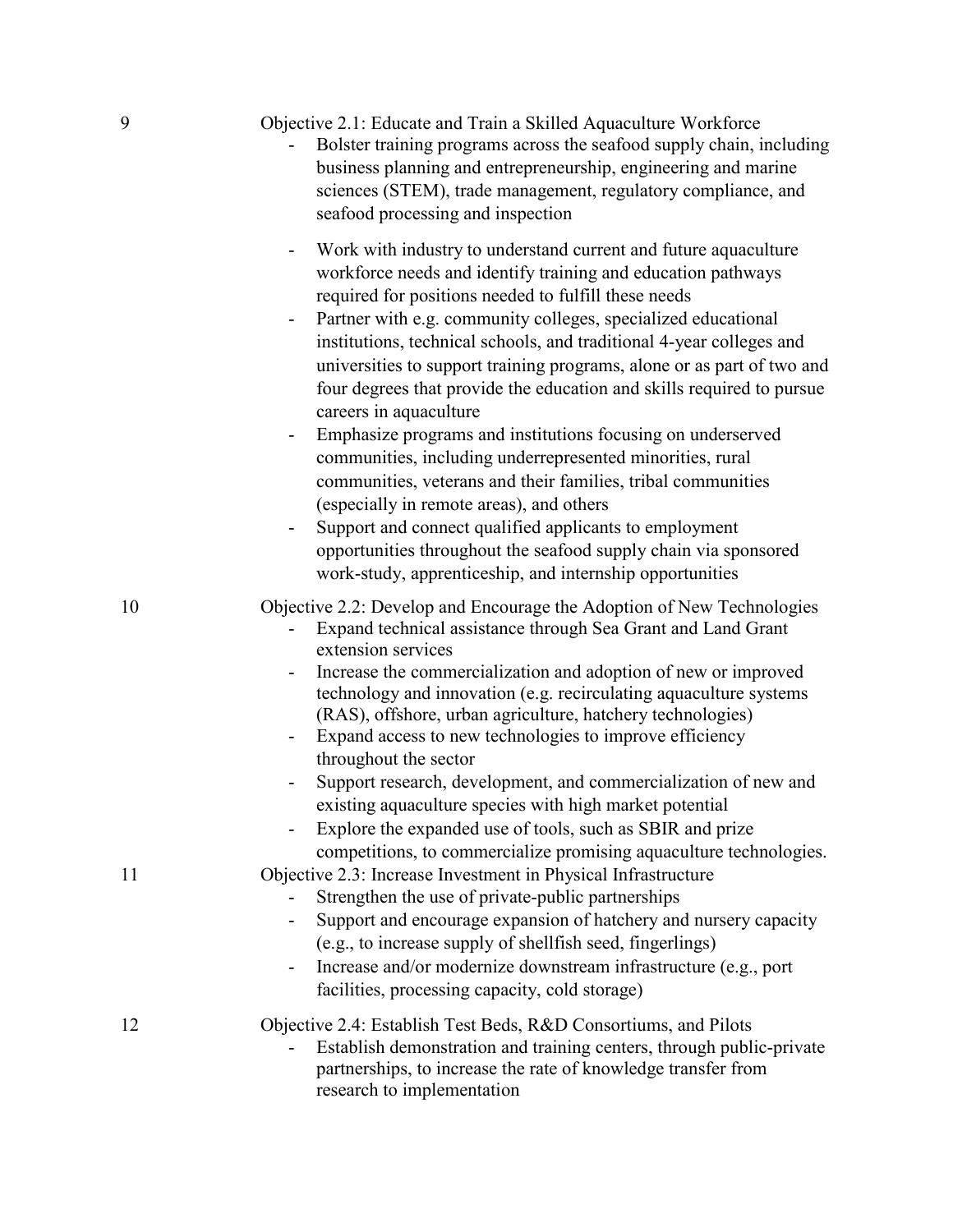|    | Develop and deploy technologies to maximize sustainable<br>production potential and economic and performance<br>Support and conduct pre-competitive research that develops or<br>improves various types of specialised or innovative aquaculture<br>systems and technologies, such as aquaponics, integrated multi-<br>trophic aquaculture, and aquatic health diagnostic services                                                                                                                                                                                                                                                                                                                                                                                                                                                                                                                                                                                                               |
|----|--------------------------------------------------------------------------------------------------------------------------------------------------------------------------------------------------------------------------------------------------------------------------------------------------------------------------------------------------------------------------------------------------------------------------------------------------------------------------------------------------------------------------------------------------------------------------------------------------------------------------------------------------------------------------------------------------------------------------------------------------------------------------------------------------------------------------------------------------------------------------------------------------------------------------------------------------------------------------------------------------|
| 13 | <b>Goal 3. Expand Market Opportunities for U.S. Aquaculture Products</b><br>$(4$ pages)                                                                                                                                                                                                                                                                                                                                                                                                                                                                                                                                                                                                                                                                                                                                                                                                                                                                                                          |
| 13 | Objective 3.1: Support New Product Development<br>Support the development of innovative value-added food products,<br>product forms and packaging (e.g., for direct delivery or<br>supermarkets, for school lunch programs)<br>Develop uses for non-consumptive use of aquaculture products (e.g.<br>$\overline{\phantom{a}}$<br>animal feeds, drugs, cosmetics)                                                                                                                                                                                                                                                                                                                                                                                                                                                                                                                                                                                                                                 |
| 14 | Objective 3.2: Expand Domestic Market Opportunities<br>Examine and support local/regional food market pathways for US<br>produced aquaculture/seafood (e.g., farmers markets, ethnic<br>markets, direct delivery)<br>Increase consumer awareness of seafood products and emphasize<br>$\overline{\phantom{a}}$<br>food connection, including food security, quality/safety, and<br>responsible marketing (e.g. food labeling)<br>Explore marketing strategies for US seafood, in partnership with the<br>$\blacksquare$<br>private sector (e.g. generic marketing, checkoff programs, direct<br>sale/local foods, "Eat Midwest Fish" campaign)<br>Emphasize product quality, along with sustainability and<br>$\overline{\phantom{a}}$<br>environmental performance of US aquaculture<br>Support seafood certification programs<br>$\qquad \qquad \blacksquare$<br>Support and implement traceability programs<br>$\overline{\phantom{a}}$<br>Increase seafood accessibility in more communities |
| 15 | Objective 3.3: Increase International Trade<br>Increase trade competitiveness of U.S. aquaculture products (e.g.,<br>promote aquaculture product exchange in free trade agreements)<br>Support ongoing efforts on federal policies and measures to open<br>US seafood markets for fair and reciprocal trade by expanding<br>export opportunities for U.S. seafood producers to foreign markets<br>Enforcing U.S. food labeling requirements<br>۰<br>Improve interagency coordination to identify and eliminate non-<br>tariff trade barriers                                                                                                                                                                                                                                                                                                                                                                                                                                                     |
| 16 | Objective 3.4: Explore the Expansion of Aquaculture Purchases by<br><b>Government Commodity Purchase Programs</b><br>E.g. USDA AMS commodity procurement (surplus or emergency<br>purchases), school lunch programs                                                                                                                                                                                                                                                                                                                                                                                                                                                                                                                                                                                                                                                                                                                                                                              |